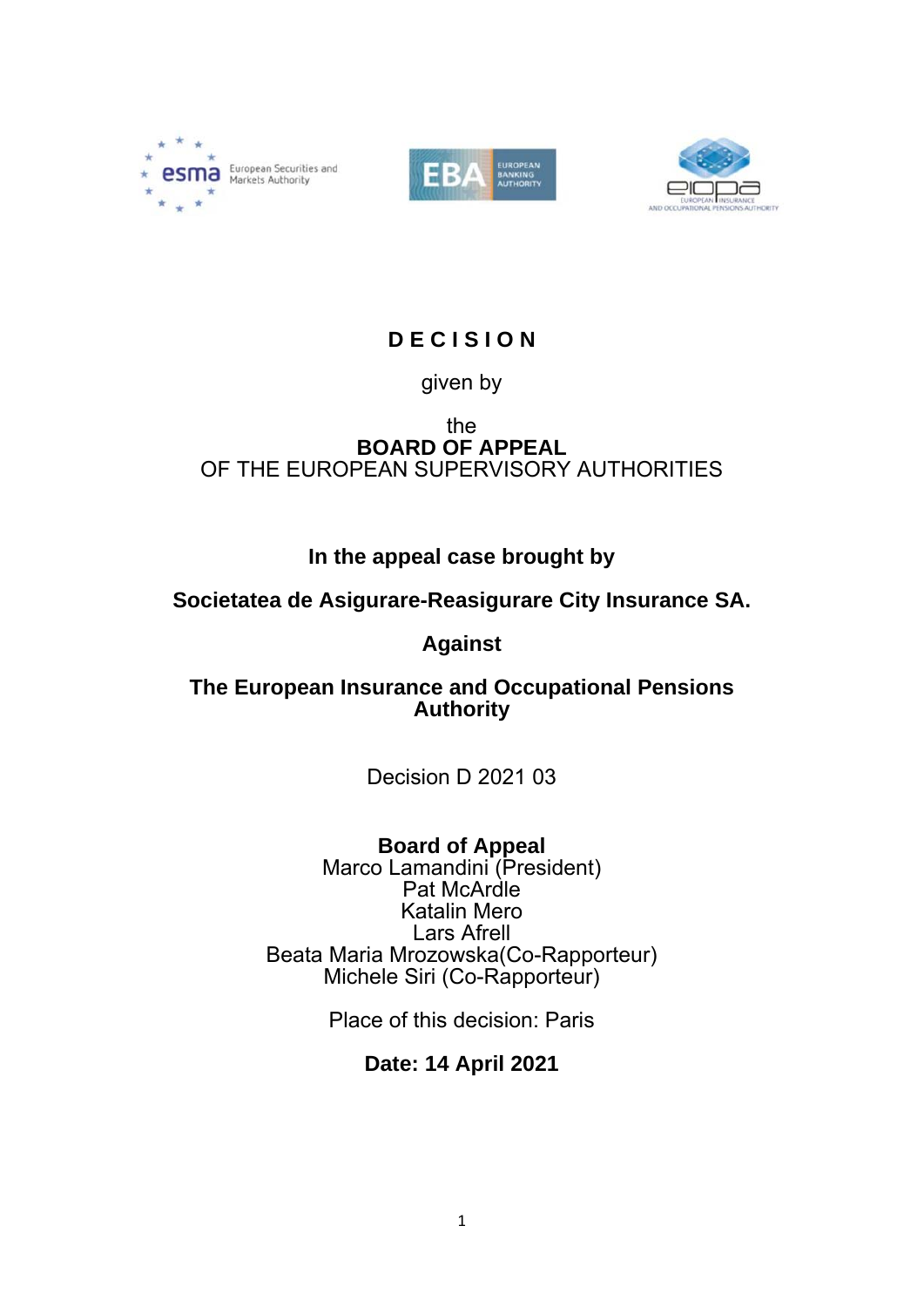### **APPEAL under Article 60 of Regulation (EU) No 1093/2010, Regulation (EU) No 1094/2010 and Regulation (EU) No 1095/2010 of the European Parliament and of the Council (the "ESAs Regulations")**

1. This is the decision of the Joint Board of Appeal of the European Supervisory Authorities on the appeal filed with notice of appeal of 16 December 2020 (the "**Notice of Appeal**") by the appellant Societatea de Asigurare-Reasigurare City Insurance SA ("**City Insurance**" or the "**appellant**") under Article 60 of the ESAs Regulations. The appellant is represented in the appeal by Mr. Horea Popescu, Mr. Horia Draghici and Ms. Cristina Popescu of the law firm CMS Cameron McKenna Nabarro Olswang LLP SCP. The respondent is the European Insurance and Occupational Pensions Authority ("**EIOPA**") established by Regulation (EU) No 1094/2010 and represented in the appeal by EIOPA in-house Principal Legal Counsel Mr. Szabolcs Dispiter.

### **Background of facts**

- 2. On 17 January 2020 the Autoritatea de Supraveghere Financiară ("**ASF**") of Romania informed EIOPA of its intention to conduct a balance sheet review exercise ("**BSR**") in 2020; the previous Romanian BSR dated back to 2015 and according to ASF a new BSR "would be an efficient instrument for the review of the current challenges of the [Romanian] market, that remains dominated by motor insurance and that is characterized by a high level of concentration". The ASF invited EIOPA to accept being "involved again in the new exercise to be performed by ASF" and to consider "joining ASF in steering this project".
- 3. The ASF's letter stated that the 2020 BSR would build on the previous 2015 BSR exercise, but that there were ongoing internal discussions on its "calibration to the current context of the Romanian insurance market". In turn, "aspects such as governance, coverage of the market, cut-off date and methodology" were (at the time) "yet to be agreed".
- 4. EIOPA replied to the ASF's letter on 31 January 2020 (EIOPA-20/045). EIOPA's Chairman welcomed the initiative, noting that it could "contribute to enhancing the overall credibility of the sector and address the current challenges". EIOPA accepted therefore the ASF's invitation to cooperate and nominated two EIOPA experts to participate in the BSR exercise.
- 5. On 19 February 2020, the ASF and EIOPA issued a joint statement on their respective websites regarding their intention to launch "an independent assessment of the Romanian insurance sector through a BSR". This statement explained that "an assessment of the assets and liabilities of insurance undertakings, including the level of technical provisions, governance issues, prudential parameters are part of the exercise. Insurance undertakings will be selected based on their market share and business model, ensuring representativeness of around 90% of the Romanian market. The cut-off date for the balance sheet data used in this exercise will be 31 March 2020. The exercise is expected to be launched in the second semester of the year 2020".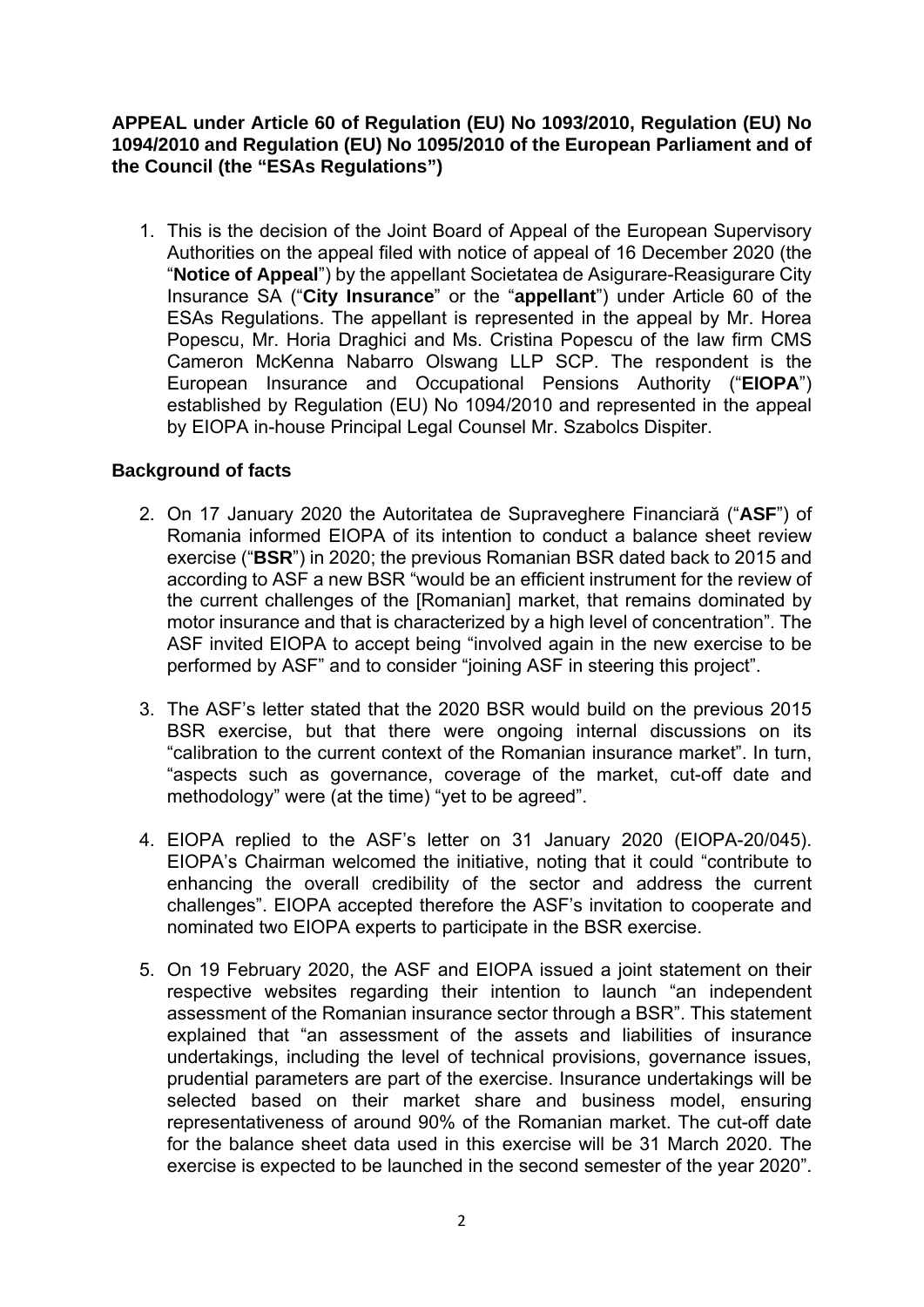- 6. The joint statement announced that "a steering committee that will include ASF and EIOPA will be responsible for overseeing the exercise". More specifically, "the exercise will be performed by independent consultants/auditors with high professional reputation and international experience, under the coordination and oversight of ASF and EIOPA within the steering committee".
- 7. The joint statement further clarified that "at the end of the review, ASF will publish a report with the outcome of the exercise".
- 8. In its meeting of 11 March 2020, the Board of the ASF approved the performance of the BSR for the Romanian insurance sector (the "**ASF Decision**"). The ASF Decision defined the scope of the BSR and further clarified that the results of the BSR could then lead to the adoption of follow-up measures applicable to the insurance undertakings such as possible supervisory actions, including those concerning capital adequacy, which would then be made public. The Board of the ASF also approved the criteria to be applied in the adoption of follow-up measures, if any. In this context, it was determined that, if follow-up actions should prove necessary, the Steering Committee would submit a proposal to the Board of the ASF which would also include the expected deadlines for the insurance undertakings to comply with the required actions.
- 9. Based on the (non-binding) proposal of the Steering Committee, the Board of the ASF will make a decision on the required actions. Additional supervisory actions may be applied according to applicable national law.
- 10. On 1 April 2020, the ASF and EIOPA announced on their websites that, due to the special circumstances arising from the COVID-19 pandemic, they had decided to postpone the start of the BSR. The statement specified that the new cut-off date for the balance sheet data and the amended BSR exercise timeline would be communicated in due course.
- 11. On 2 July 2020, the ASF and EIOPA announced on their websites that the cutoff date for the balance sheet data was 30 June 2020 and the BSR was expected to be launched in the second half of 2020.
- 12. On 22 July 2020, the ASF posted on its website the announcement for the selection of the auditors together with the methodology. The ASF subsequently posted further announcements as follows: (i) on eligible auditors, on 27 August 2020; (ii) on the allocation of auditors, on 10 November 2020; (iii) on the updated deadlines for the BSR, on 18 November 2020; (iv) on the updated list of the allocation of auditors, on 26 November 2020.
- 13. The BSR is currently ongoing with the final reports for the Steering Committee expected in April 2021. The ASF will eventually publish a report on the outcome of the BSR exercise.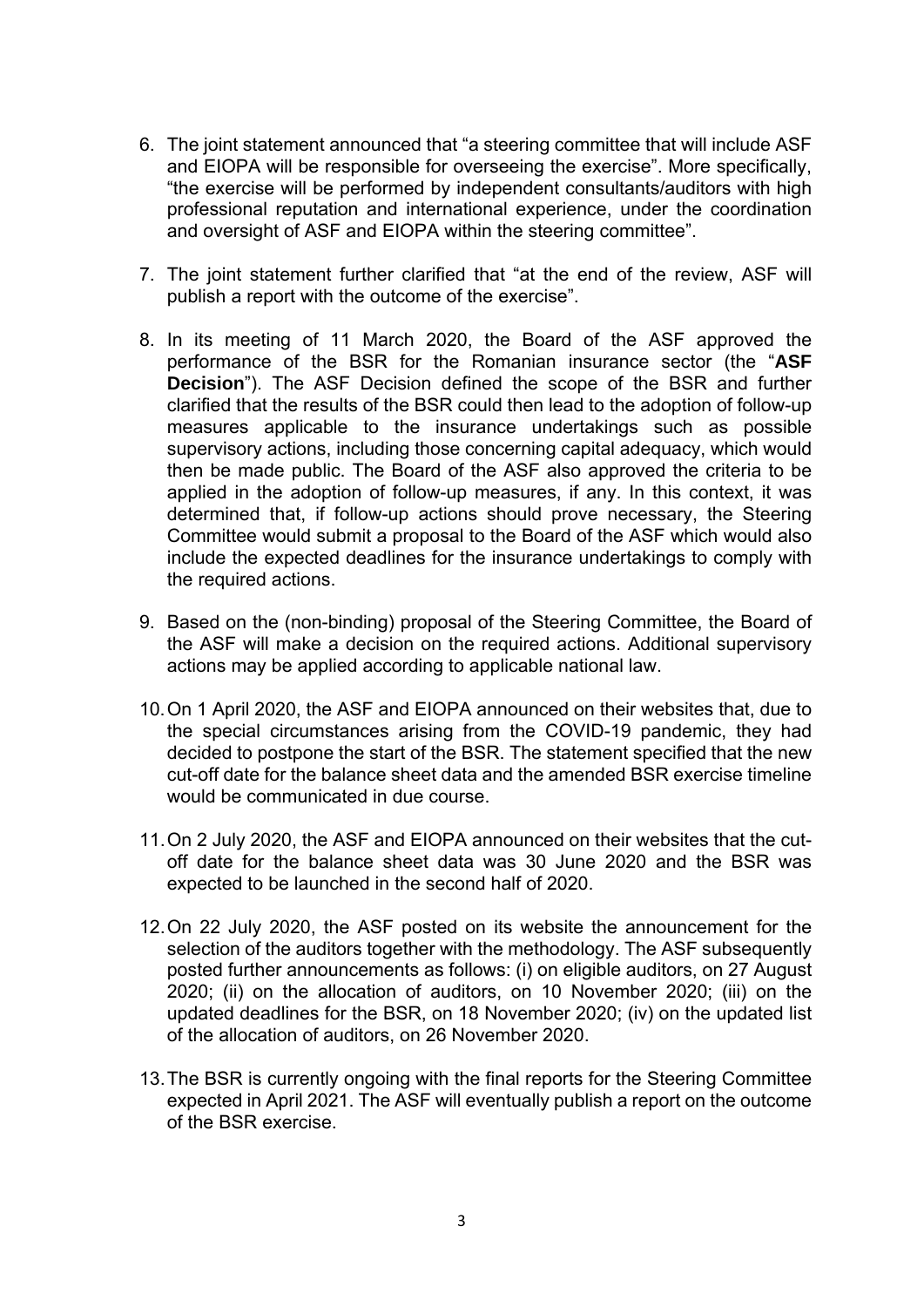### **The appeal and the proceedings before the Board of Appeal.**

- 14. On 16 December 2020, the Secretariat of the Board of Appeal received the Notice of Appeal filed by the appellant with the Joint Board of Appeal of the European Supervisory Authorities pursuant to Article 60 of Regulation (EU) No 1094/2010 (the "**EIOPA Regulation**") in which it requested the Board of Appeal to "issue a decision finding that (i) EIOPA has acted in excess of its regulated competence insofar as its role and involvement in the Romanian BSR exercise are concerned; (ii) the Romanian BSR exercise is excessive, disproportionate, inopportune and discriminatory (not only in comparison to other EU Member States, but also by comparison to EU-based insurers operating in Romania on a freedom of services or freedom of establishment basis – which are neither subject to the Romanian BSR exercise nor to similar measures in their home Member States; (iii) EIOPA's participation in the Romanian BSR exercise is in breach of the principles of proportionality, non-discrimination and in contradiction to EIOPA's regulated mission/objective to foster and ensure supervisory convergence across the EU; and (iv) EIOPA's participation/involvement in the organization and conduct of the Romanian BSR exercise in a coordination/steering role be effectively ceased as of the date of such decision".
- 15. On 18 December 2020, the Secretariat of the Board of Appeal notified to the parties the following communication from the President of the Board of Appeal:

*Dear Parties,* 

*The President thanks the Appellant for the appeal sent by mail service and received by the Board of Appeal Secretariat on 16 December 2020.* 

*The President, having consulted with the Board of Appeal, makes the following observations:* 

*Subject to the view of the parties, in light of Article 6 of the BoA Rules of Procedure, the President proposes to give (i) EIOPA three weeks from the notice of these directions to respond to the appeal, (ii) the appellant two weeks to reply to EIOPA response; (iii) EIOPA two weeks to present, if any, a rejoinder to the appellant's reply. Due to the imminent holidays, the President proposes to suspend the three weeks period from December 23 to January 3. In this way, EIOPA's response would be due on January 20, 2021. The parties are required to address both the admissibility and the merit of the appeal by that date.* 

*According to Article 18 of the BoA Rules of Procedures, parties are entitled to make oral representations (if necessary, due to the ongoing coronavirus emergency, via videoconference). In the absence of a request, the Board of Appeal may require oral representations if it considers it to be necessary for the just determination of the appeal. Both parties are invited therefore to communicate to the Secretariat of the Board of Appeal, one week from the expiry of the deadline for EIOPA to present a rejoinder to the appellant's reply if they intend to make oral representations. The Board of Appeal shall issue further case management directions after the expiry of the above-mentioned deadline concerning the hearing and, if deemed necessary by the Board, further submissions in the merits.*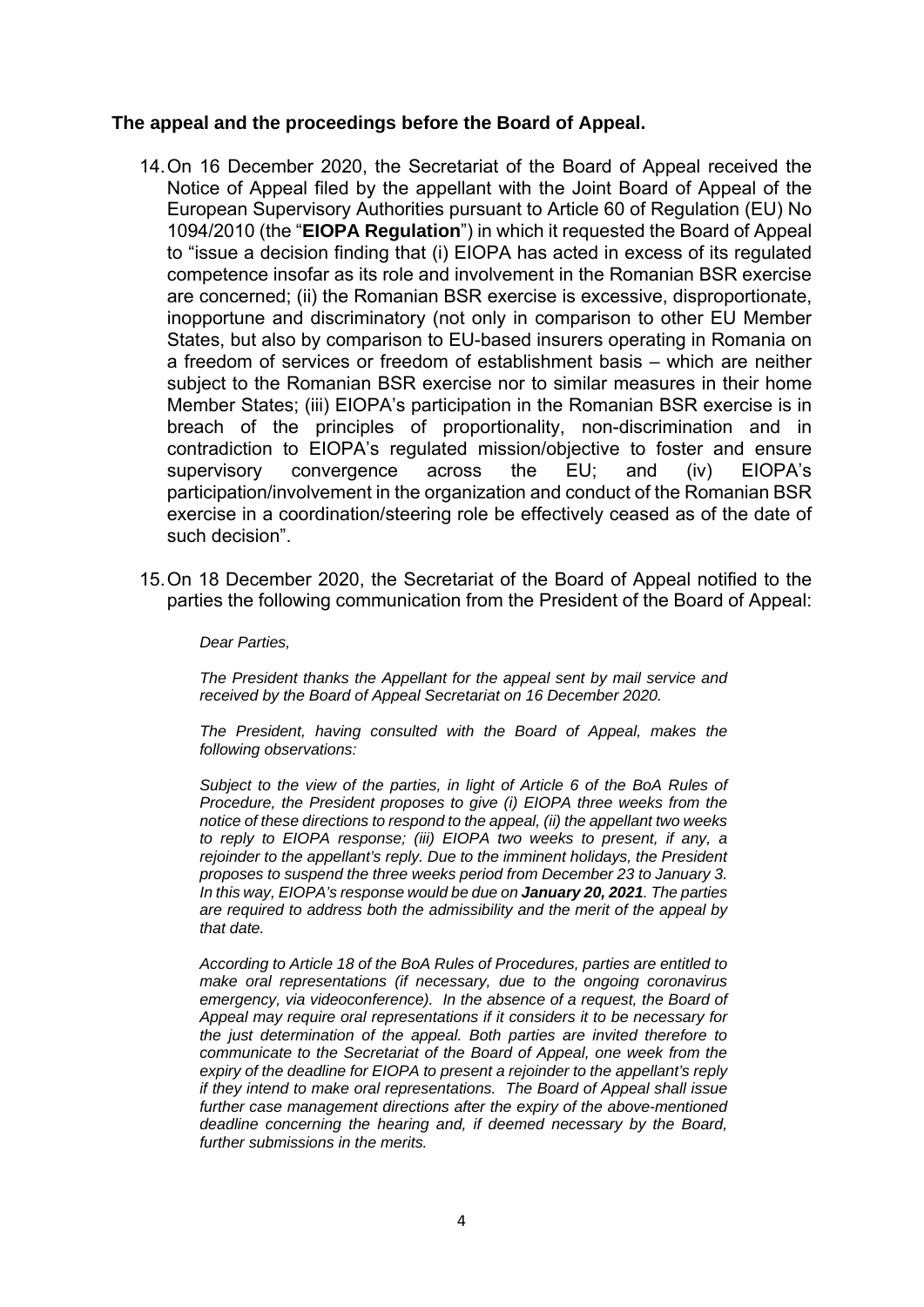*The parties are asked to confirm this proposal with the Secretariat (by mail) and raise any other points they wish to raise at this stage.* 

*The President wishes also to inform the parties that the filing and service of any further communication between the Parties and between the Parties and the Board of Appeal and its Secretariat (including the filing and service of the Respondent's response pursuant to Article 6 of the Rules of Procedure and of any other submissions of the parties) may take place by email. The acting secretariat of the Board of Appeal (boardofappeal@eba.europa.eu) must always be copied.* 

*The parties shall be informed in due course about the sitting composition of the Board of Appeal according to Article 3(4) of the BoA Rules of Procedure and about the designated rapporteur or co-rapporteurs for the case.*

- 16. On 21 December 2021, EIOPA agreed with the case management directions. In turn, on 19 January 2021, the appellant also agreed with the case management directions, reserving the right to request a hearing of oral representations in due course after the submission of the EIOPA rejoinder.
- 17. On 20 January 2021, EIOPA submitted its response addressing both the admissibility and the merits of the appeal.
- 18. On 3 February 2021, the appellant filed a Reply to EIOPA's response.
- 19. On 17 February 2021, EIOPA filed a Rejoinder to the appellant's reply.
- 20. On 18 February 2021, the Board of Appeal informed the parties of the sitting composition of the Board of Appeal for the appeal, that the President had designated Beata Mrozowska and Michele Siri co-rapporteurs and invited the parties to communicate within one week if they intended to make oral representations, anticipating that, due to the restrictions imposed by governments to counteract the COVID-19 pandemic, the hearing, if requested, would have to be held via videoconference and that the Board of Appeal reserved, in the event the parties did not intend to make oral representations, the right to ask questions in writing, if need be. The appellant informed the Board that it intended to make oral representations.
- 21. The date of the hearing was then agreed with the parties and on 25 March 2021 the hearing was held via Webex videoconference. During the hearing the parties exercised their right under Article 60(4) of the EIOPA Regulation to make oral representations, answered all the questions raised by the members of the Board of Appeal and were granted the opportunity to make final replies. Also, the representative of the appellant made, in this context, a final statement.
- 22. At the end of the hearing, the Board of Appeal held that evidence was complete in relation to the appeal under Article 20 of Board of Appeal's Rules of Procedure for the purposes of Article 60(2) of the EIOPA Regulation and the President informed the parties that the appeal was considered lodged as of the date of 25 March 2021.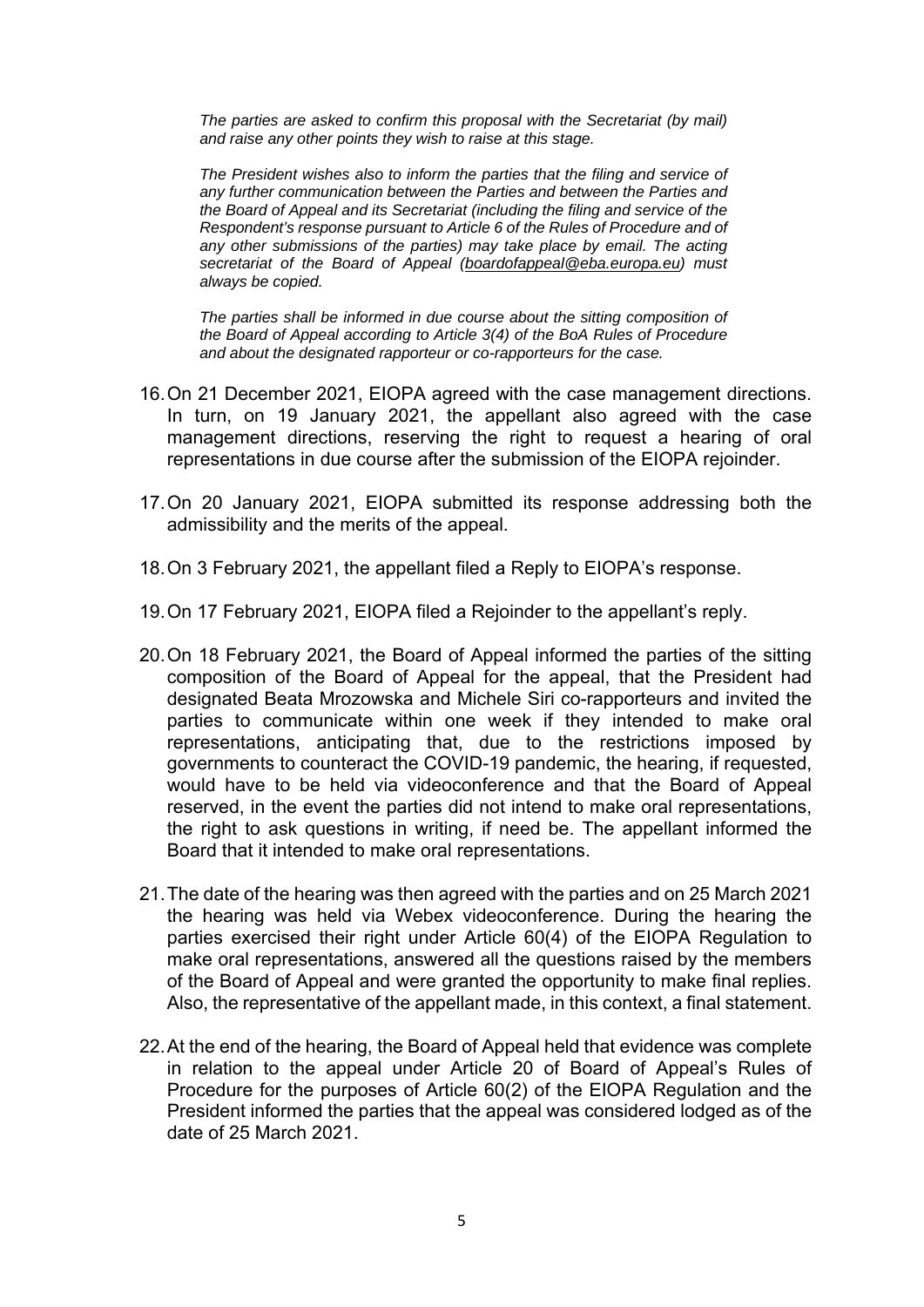### **The contentions of the parties.**

#### The appellant

- 23. In its Notice of Appeal and in its further submissions, the appellant argues that by actively participating in and coordinating the Romanian BSR exercise, EIOPA is acting beyond its competences and *ultra vires*, because the EIOPA Regulation does not grant to EIOPA "specific prerogatives to coordinate/steer BSR exercises implemented by national supervisory authorities at local level". In the appellant's view, only in emergency situations and under the strict terms and conditions set out in Article 18 of the EIOPA Regulation, can EIOPA, where deemed necessary, coordinate actions undertaken by national competent authorities. However, in the appellant's view, there is no indication in the present appeal that the specific circumstances of an emergency situation which would justify the application of Article 18 are met in the current situation of the Romanian insurance market.
- 24. The appellant further notes that the BSR is not a stress test nor a Union-wide exercise and that, therefore, EIOPA cannot justify its participation in it under Article 32 of the EIOPA Regulation.
- 25. The appellant notes that the legality of the BSR exercise launched by the ASF has been challenged before the Romanian courts where the case is still pending. The appellant argues, however, that through its participation in the BSR, EIOPA is "endorsing and conferring apparent legitimacy to the BSR" when the BSR, in the appellant's view, is "obviously disproportionate, inopportune and discriminatory". To support this view, the appellant offers an overview of the Romanian insurance market and of the Romania's existing supervisory regime.
- 26. In the appellant's view the BSR exercise launched by the ASF is evidently disproportionate and inopportune due to the fact that (i) the current situation of the insurance market in Romania does not justify an exercise of this type and magnitude; (ii) the alleged ASF's concerns used to justify the BSR are only applicable or relevant for a very limited segment of the Romanian insurance sector and do not reach the level of severity/significance that would justify an exercise of this size and complexity.
- 27. The appellant further contests EIOPA's decision to engage in the ASF's BSR, taking a coordination/steering role because in this way EIOPA (i) clearly endorses the BSR exercise and (ii) acts, to some extent, as a substitute national regulator.
- 28. The appellant analyses in detail the Romanian insurance market to show that the BSR is completely unnecessary and disproportionate.
- 29. The appellant also claims that EIOPA "is applying a double standard to EU Member States in similar situations (from a prudential/solvency perspective)" and this is demonstrated by the fact that "other EU Member States experience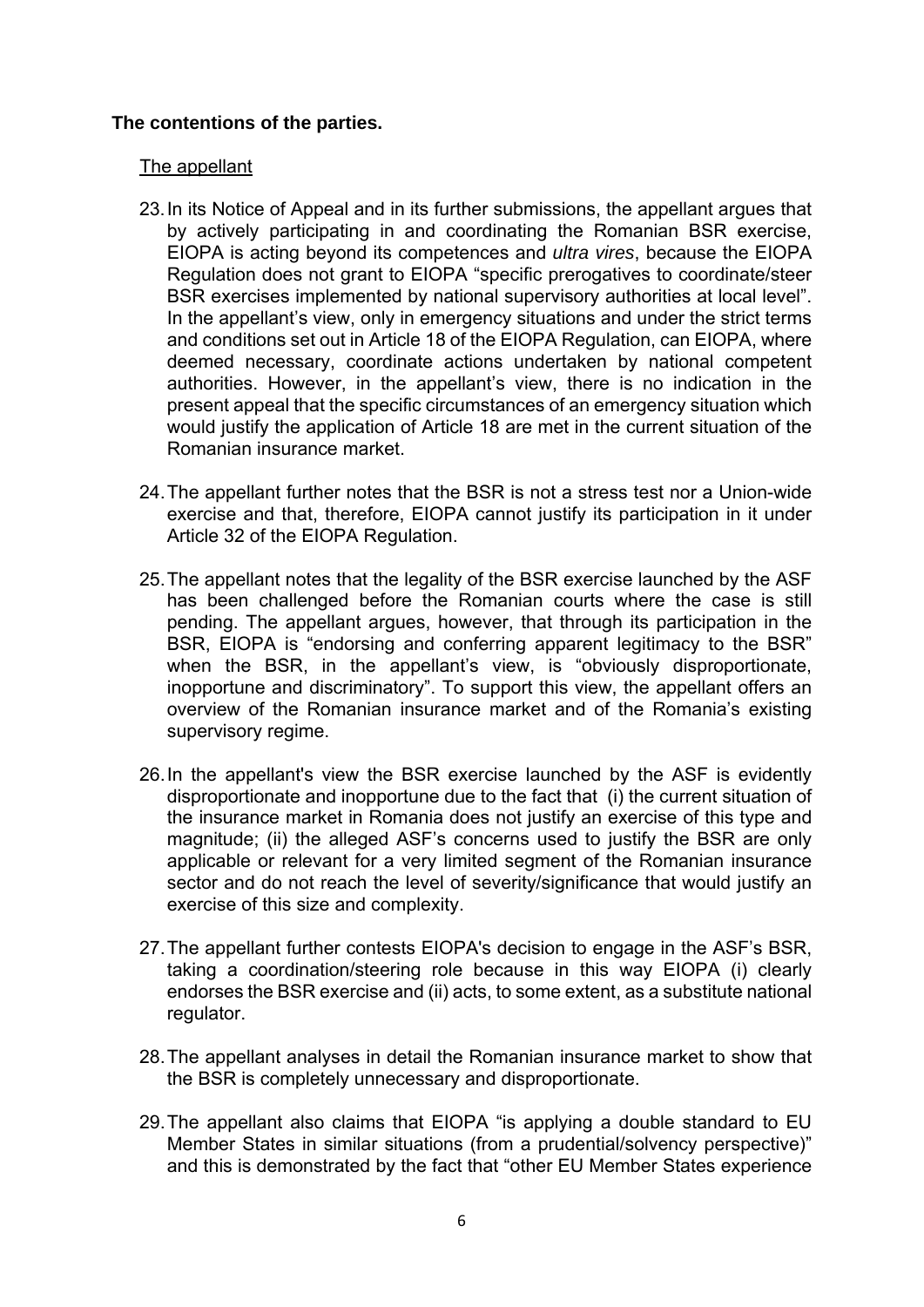(a) similar degrees of concentration of the insurance market (with similar reliance/dependence on motor vehicle insurance) (b) similar levels (on average) of SCR, MCR and quality of own funds", but "out of all these EU Member States (many of which do not even impose a supervisory regime of the same calibre as the Romanian supervisory and reporting regime), only Romania has been singled out (for reasons which simply cannot be defended) as the only EU Member State in dire need for a comprehensive BSR exercise". In so doing, EIOPA is acting, in the appellant's view, in a discriminatory manner.

30. In the appellant's view, EIOPA is acting:

- i. outside the limits of its mandate, as set out in the applicable legislative framework;
- ii. in disregard of the principle of proportionality (also in a costbenefit perspective); and
- iii. in a manner that effectively discriminates against Romanian insurance undertakings by comparison with similar undertakings in other European Member States, also because EU insurance/reinsurance undertakings which operate in Romania on a freedom of services or (secondary) freedom of establishment basis are *not* caught under the scope of the Romanian BSR, nor are they subject to a similar BSR exercise in in their home Member State.
- 31. In the appellant's view, EIOPA is acting beyond its regulated competence because the EIOPA Regulation does not confer upon EIOPA specific prerogatives to coordinate/steer balance sheet review exercises adopted and implemented by national supervisory authorities at local level.
- 32. The appellant further underlines that the BSR is focussed on assessing Solvency II compliance, although there is no evidence or indication of real concerns in this respect. The fact that the Romanian insurance market is concentrated on motor vehicle insurance (and, specifically, mandatory thirdparty liability motor vehicle insurance) has no relevance for own funds or technical reserves of the insurance undertakings (which are the specific focus of the BSR). According to the appellant, the cause (and solution) to this peculiarity of the Romanian insurance market must be sought elsewhere, as it is contingent on the level of financial education of the population, the level of awareness and familiarity of the market with the insurers and their products, the standard of living and the level of income/revenue.
- 33. In its reply, the appellant further argues that EIOPA's claim that its involvement in the Romanian BSR does not amount to a "decision" within the meaning of Art. 60 of the EIOPA Regulation is unfounded. In the appellant's view, EIOPA may or may not have issued a formal document titled "decision", but it cannot be denied that it has *de facto* taken a decision to participate in the BSR, in a role that goes beyond mere assistance/facilitation. In the appellant's view, it would be untenable to argue that EIOPA's actions fall outside the scrutiny of the Board of Appeal simply because EIOPA has not issued a formal written document in the form of an official "decision".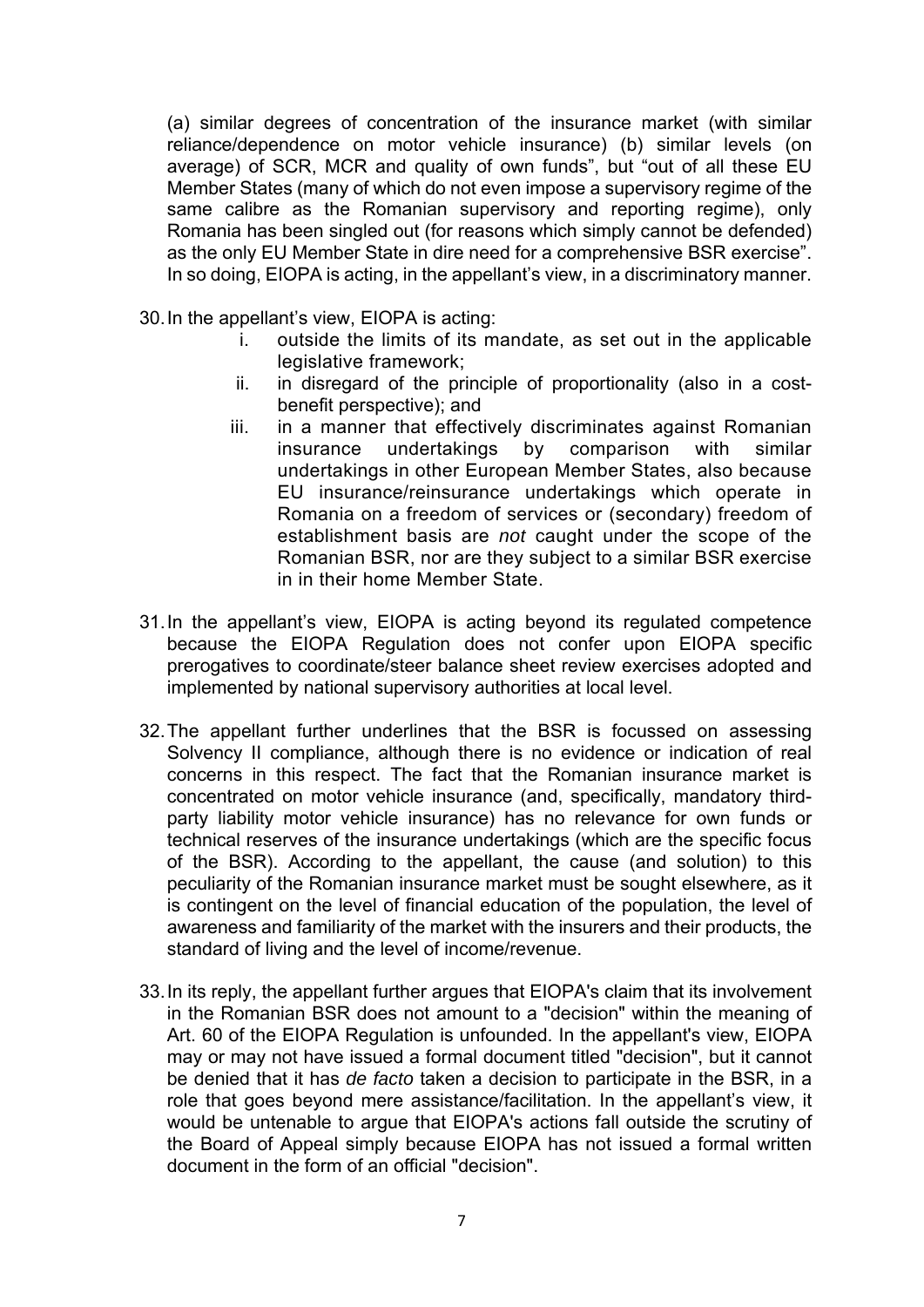- 34. It is equally evident, in the appellant's view, that EIOPA's role in the BSR is significant, as shown by the large prerogatives given to the Steering Committee (in which EIOPA participates) in the Methodological Guide for the BSR exercise and in the follow up actions. During the hearing, the appellant also pointed out that this role was further extended, because EIOPA and ASF took upon themselves a technical role which, originally, they intended to confer on external auditors.
- 35. Further, the appellant argues that it has an individual and direct interest in the appeal because as a Romanian insurance undertaking, the appellant is directly subject to, and affected by, the BSR. Indeed, in the appellant's view, all potential effects/consequences and follow-up actions of the BSR will apply to the appellant as well. The fact that the BSR is not directed at one specific and individual recipient, but at all insurance undertakings on the Romanian market (including the appellant) does not make the BSR exercise less of direct and individual concern for any of the Romanian insurance undertakings on an individual basis (including the appellant).
- 36. The appellant further notes that, although EIOPA claims that its participation in the BSR is consistent with its competence and prerogatives under Art. 1(6), Art. 2(4), 8(1) and 32(1) of the EIOPA Regulation, EIOPA has failed to show the proper legal basis for EIOPA to coordinate/steer balance sheet review exercises implemented by national supervisory authorities at national level.
- 37. The appellant notes, in this respect, that Article 18 of the EIOPA Regulation cannot be invoked in the circumstances, because it applies only "in case of adverse developments which may seriously jeopardise the orderly functioning and integrity of financial markets or the stability of the whole or part of the financial system in the Union". None of these conditions are met in the instant case.
- 38. The appellant also notes that the BSR is neither a stress test nor a "Union-wide stress test" which EIOPA is entitled to coordinate in accordance with Article 32 of the EIOPA Regulation, because in the present case EIOPA is assuming a coordination/steering role with respect to a purely national supervisory exercise.
- 39. Finally, the appellant also notes that, whilst under Article 29 of the EIOPA regulation, EIOPA should play an active role in building consistent supervisory practices throughout the Union, BSR exercises of this kind have been performed only in Romania and Bulgaria and, quite surprisingly (in the appellant's view), in Romania twice in few years.

### EIOPA

40. EIOPA contends, first, that the appeal is inadmissible. EIOPA recalls that a review by the Board of Appeal is only possible in relation to certain decisions taken by EIOPA, and specifically the decisions referred to in Articles 17 (Breach of Union law), 18 (Action in emergency situations) and 19 (Settlement of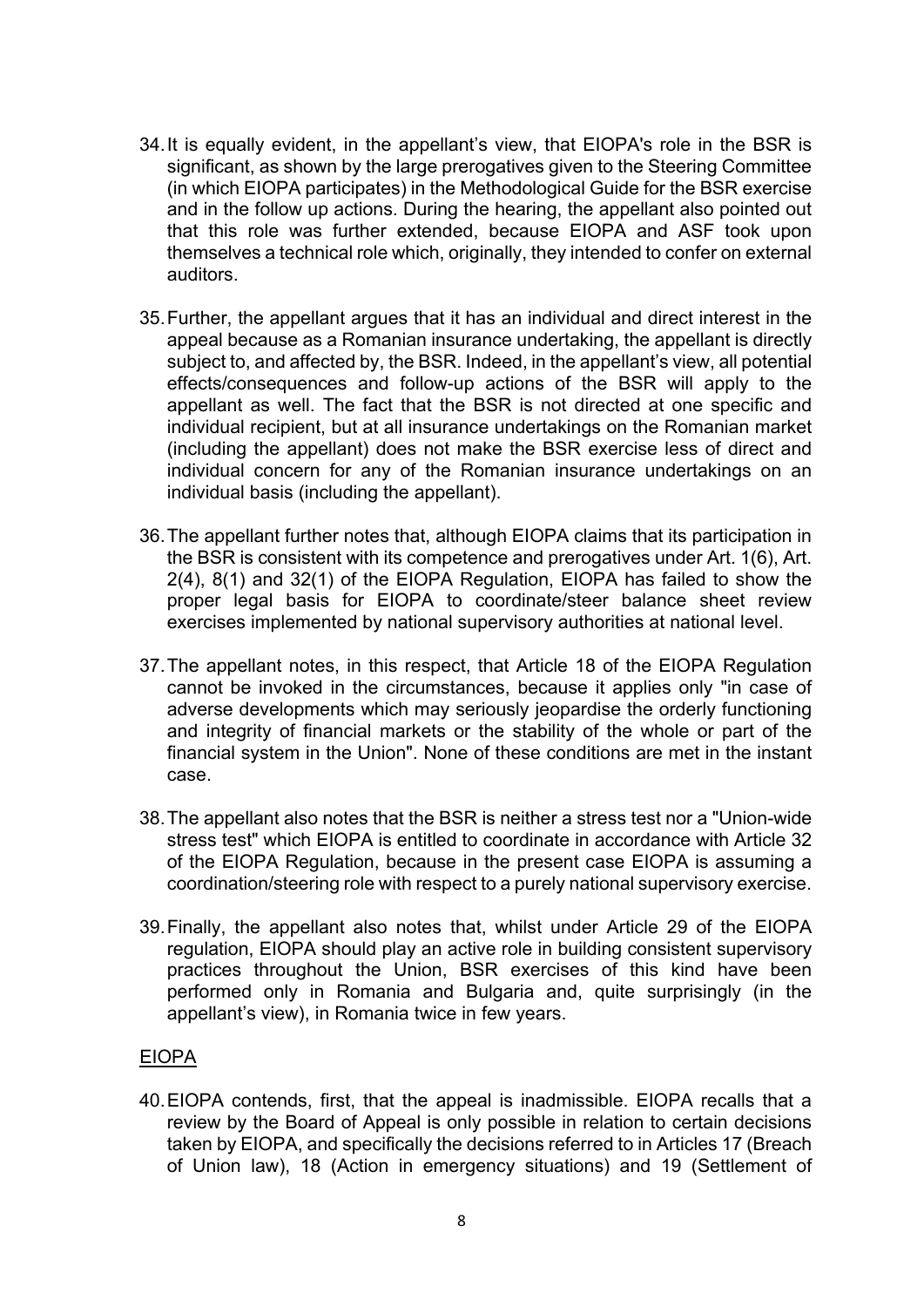disagreements), which "are taken by the Board of Supervisors of EIOPA as an extraordinary measure in the last stage of the underlying proceedings, with binding effects on the addressee(s)". EIOPA argues that a "similar decisionmaking power currently is only granted to EIOPA in sectoral legislation, namely in Article 16 of Regulation (EU) No 1286/2014 of the European Parliament and of the Council in relation to product intervention". In EIOPA's view, "the specific reference to these articles confirms that a general right of appeal against any decision adopted by EIOPA is not foreseen under Article 60 of the EIOPA Regulation". EIOPA refers in this regard to case T-660/14 SV Capital OÜ v. European Banking Authority (EBA).

- 41. EIOPA further argues that only the direct addressee or persons directly and individually concerned by that decision may lodge an appeal and recalls settled case-law of the CJEU in the application of Article 263 of the Treaty on the Functioning of the European Union ("TFEU"), according to which a physical or legal person is individually concerned by an act which is not addressed to that person only if that act affects that person by reason of certain attributes which are peculiar to that person or by reason of circumstances in which that person is differentiated from all other persons and by virtue of those factors distinguishes that person individually just as in the case of the person addressed.
- 42. Based upon the foregoing, EIOPA argues, in the first place, that it did not adopt any decision under Articles 17, 18 and 19 or under any Union acts referred to in Article 1(2) of the EIOPA Regulation and that the Appellant itself acknowledges that it has been "unable to identify a specific decision taken by EIOPA in relation to its participation in the Romanian BSR exercise".
- 43. In the second place, EIOPA argues that its letter of 31 January 2020 (EIOPA-20-045) is not a challengeable decision which falls within the scope of Article 60 of the EIOPA Regulation. The content of the letter does not relate or refer to any breach of Union law, emergency situation, mediation or product intervention. It was simply EIOPA's communication to the ASF in which EIOPA accepted the ASF's invitation and offered its cooperation.
- 44. In the third place, EIOPA argues that the appellant failed to demonstrate that EIOPA's cooperation with the ASF with regard to the BSR is of direct and individual concern to it, noting also that EIOPA's letter of 31 January 2020 was addressed to the ASF and its participation in the BSR is based on a voluntary and non-binding bilateral arrangement. However, EIOPA has no direct supervisory power over financial institutions (Article 2(5) of the EIOPA Regulation) and day-to-day supervision is the exclusive competence and responsibility of the national supervisory authorities (Article 2(5) of the EIOPA Regulation).
- 45. Furthermore, the BSR is an initiative of the ASF and is based on an ASF decision. The pending case initiated by the appellant in Romania against the ASF decision confirms, in EIOPA's view, that the ASF decision can be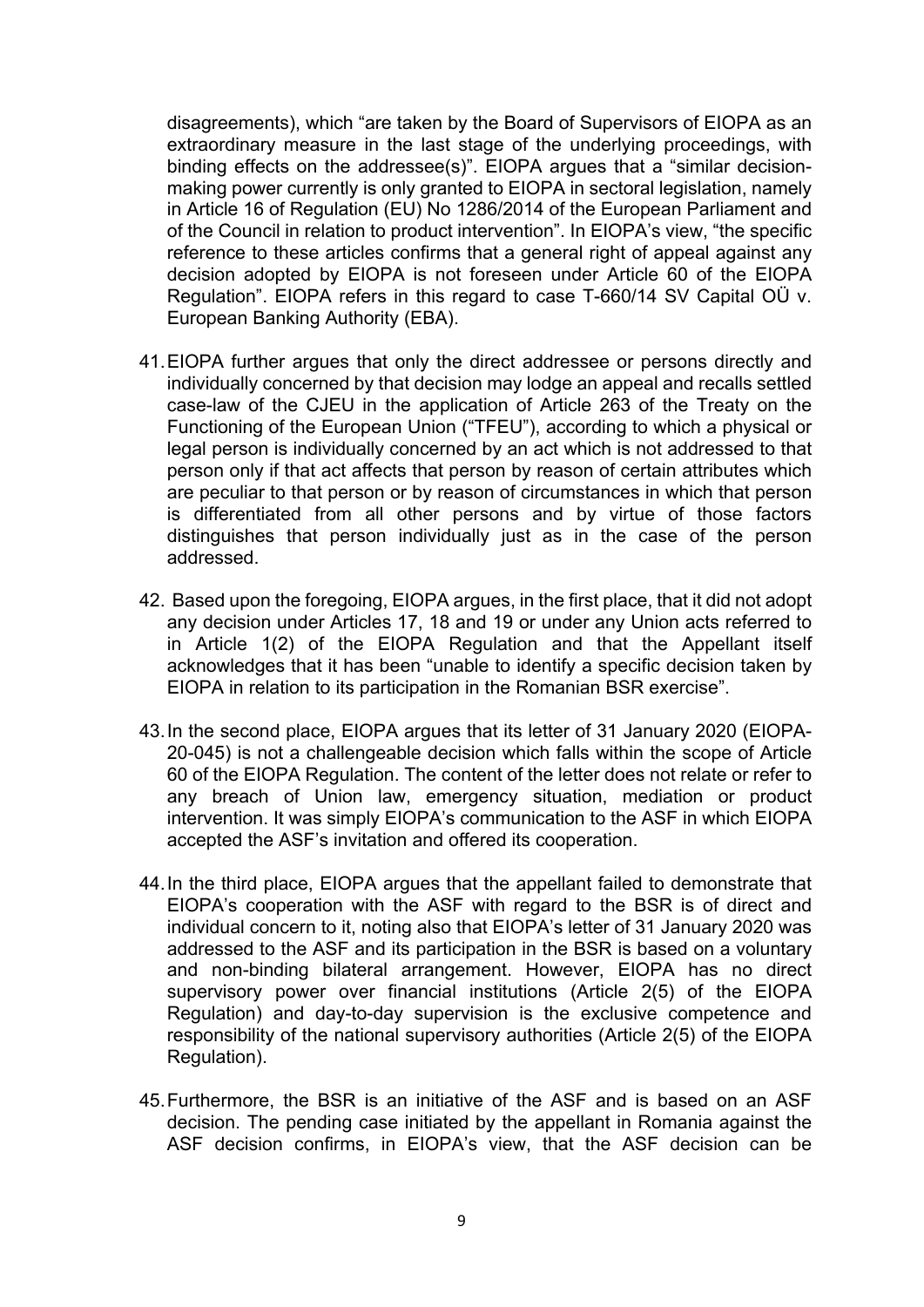challenged before national courts and that the Board of Appeal has no competence in this matter.

- 46. On the substance of the appeal, EIOPA contends that its participation in the BSR is justified and appropriate and in accordance with its mandate under the EIOPA Regulation and refers, in particular, to Article 1(6), Article 2(4), Article 8(1) and Article 32(1).
- 47. In particular, EIOPA's participation in the BSR is justified under Article 8(1) of the EIOPA Regulation, according to which EIOPA is required:
	- i. to contribute to the consistent application of legally binding Union acts, in particular by contributing to a common supervisory culture, ensuring consistent, efficient and effective application of the legislative acts referred to in Article 1(2);
	- ii. to monitor and assess market developments in the area of its competence;
	- iii. to foster, where relevant, the protection of policyholders, pension scheme members and beneficiaries, consumers and investors.
- 48. Further, EIOPA recalls the principle of sincere cooperation provided for in Article 4(3) TEU and argues that, in the context of the European System of Financial Supervision, EIOPA and the national supervisory authorities have a general duty to cooperate and assist each other in fulfilling the objectives of sectoral legislation falling under EIOPA's remit. EIOPA further notes that the BSR aims at ensuring the consistent application of Directive 2009/138/EC of the European Parliament and of the Council (so called Solvency II), thereby contributing to the efficient functioning of financial markets. EIOPA highlights, in this respect, that the general duty to cooperate can go beyond the specific tasks enumerated in the EIOPA Regulation and can cover other actions where cooperation between EIOPA and the national supervisory authorities is necessary within EIOPA's scope of action according to Article 1(2) of the EIOPA Regulation. EIOPA notes that its assistance to the ASF in the BSR exercise is in line with EIOPA's objectives. The BSR aims at ensuring the consistent application of Directive 2009/138/EC and is also meant to verify if specific risks arising out of market concentration or specific business lines are adequately identified and managed by the insurers and supervised by the ASF. The overall goal is to foster the protection of policyholders in a more robust and resilient insurance sector in Romania.
- 49. EIOPA further notes that "participation in BSR exercises fits well with EIOPA's financial stability toolkit to monitor and assess market developments in the area of its competence, as required by Articles 8(1)(f) and 32(1) of the EIOPA Regulation", because it helps to identify "the relevant micro-prudential trends, potential risks and vulnerabilities at an early stage and it can provide a comprehensive picture on local market developments with potential crossborder implications". Finally, EIOPA argues that the EIOPA Regulation does not restrict EIOPA on how to engage bilaterally with national supervisory authorities and notes that over the years, EIOPA developed several tools and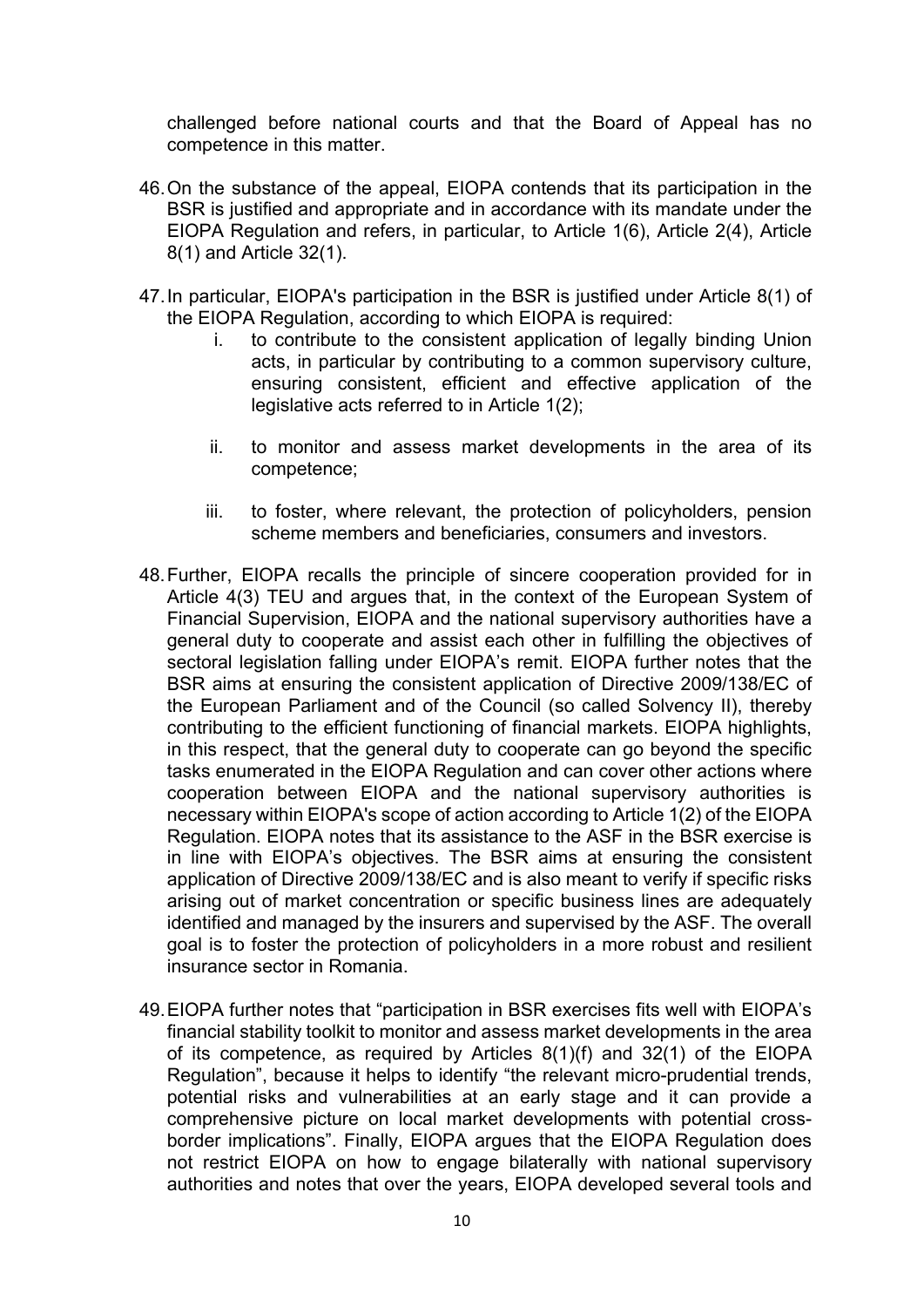practices in this regard, including participation in balance sheet reviews. EIOPA notes that it "first took part in a balance sheet review and stress test in 2014- 2015. The Romanian authorities decided in June 2014, in the context of the third EU medium-term financial assistance programme, albeit of a precautionary nature, jointly with a Stand-by Arrangement with the International Monetary Fund, to perform a BSR in light of the persistence of several internal and external pockets of vulnerability".

- 50. This exercise was the first comprehensive balance sheet review and stress test with third party involvement in the insurance sector in a Member State. The second balance sheet review was initiated and implemented by the Bulgarian supervisory authority in 2016-2017 under the National Reform Programme agreed between the European Commission and the Bulgarian government. EIOPA co-chaired the steering committee together with the Bulgarian supervisory authority and alongside the European Commission, the Bulgarian Ministry of Finance, the national central bank and the European Securities and Markets Authority (ESMA). Besides the ongoing Romanian BSR, EIOPA is not aware of any forthcoming exercise, but, being a national prerogative, it is for the national supervisory authorities to consider such measures and request EIOPA's assistance in the future".
- 51. With its Rejoinder, EIOPA reiterates its view that the Board of Appeal can hear appeals on the merits only in those cases where EIOPA has decision-making power, as specified by recital 58 of the EIOPA Regulation. And this is not the case.

### **Discussion by the Board of Appeal of the parties' contentions**

- 52. The Board of Appeal is part of the governance structure of EIOPA (and the other European Supervisory Authorities of which it is a joint body under their founding regulations). The members are required to be independent in making their decisions and undertake to act independently and in the public interest (Article 59 of the EIOPA Regulation).
- 53. As an appeal body of EIOPA, the Board of Appeal must decide whether the decisions of the Board of Supervisors were correct or not and may confirm the decisions or remit the cases to the Board of Supervisors (Article 60(5) of the EIOPA Regulation). The Board of Appeal must consider the issue of admissibility of the appeal prior to the full consideration of the merits of the appeal.
- 54. The parties have filed written submissions and have also made oral representations. This was helpful in illuminating the issues and has been carefully considered by the Board of Appeal. All the parties' contentions have been taken into account, whether expressly referred to herein or not.
- 55. The findings of the Board of Appeal are as follows.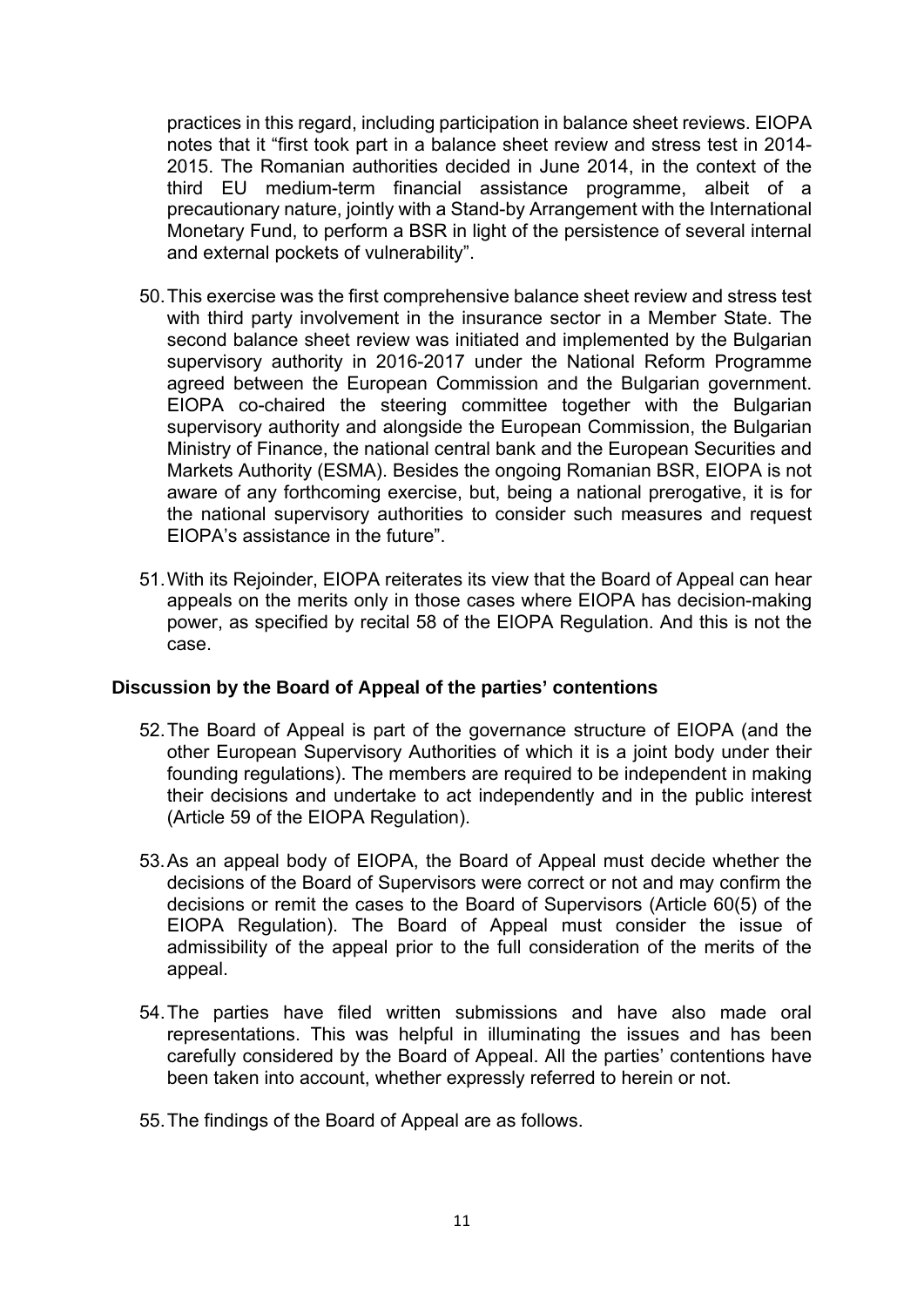#### **I - Settled case law of the CJEU on the admissibility of an appeal before the Board of Appeal.**

- 56. At the heart of the admissibility issue of this appeal is the question if, and to what extent, the appellant is challenging an EIOPA decision - or, at least, the participation in the Romanian BSR exercise - with an appeal which is within the competence of the Board of Appeal.
- 57. In its judgement of 9 September 2015, in case T-660/14, SV Capital OU v EBA, EU:T:2015:608 the General Court stated the following:

65 Next, it must be noted that, in accordance with Article 60(1) of Regulation No 1093/2010, any natural or legal person, including competent authorities, may appeal against a decision of the EBA referred to in Articles 17, 18 and 19 of that regulation and any other decision taken by the EBA in accordance with the EU acts referred to in Article 1(2) of the regulation which is addressed to that person, or against a decision which, although in the form of a decision addressed to another person, is of direct and individual concern to that person.

66 It follows that, in order for an appeal to the Board of Appeal to lie against a decision of the EBA, for the purpose of Article 60 of Regulation No 1093/2010, that decision must either have been taken in accordance with the EU acts referred to in Article 1(2) of that regulation, or be one of the decisions referred to in Articles 17 to 19 of the regulation.

67 First, and despite the fact that infringement of certain provisions of Directive 2006/48 was alleged in support of the complaint, the decision of the EBA was not based on Article 1(2) of Regulation No 1093/2010. The EBA did not express any view in its decision on whether or not that directive had been infringed by the competent authorities or by the credit institution concerned.

68 Secondly, it suffices to point out that the decision of the EBA is clearly not one of the decisions referred to in Articles 18 and 19 of Regulation No 1093/2010, by which the EBA may require national supervisory authorities to take specific action to address an emergency or to settle disagreements that may arise in cross-border situations between those authorities, and this is common ground between the parties. Furthermore, it suffices to note that no breach of the regulatory technical standards and implementing technical standards established in accordance with Articles 10 to 15 of that regulation, as referred to in Article 17(1) of the regulation, was alleged in support of the applicant's complaint, and this was confirmed by the applicant at the hearing. In addition, contrary to what is claimed by the applicant, it is not apparent either from the letter of 2 July 2013 that it sent to the EBA, or from its reply to the EBA's response, submitted on 20 May 2014 in the administrative procedure, that the applicant alleged breach of the standards referred to in Articles 10 to 15 of Regulation No 1093/2010 following the submission of the complaint.

69 Thirdly, as pointed out in paragraphs 46 and 49 above, it suffices to note that the applicant is not one of the entities expressly referred to in Article 17(2) of Regulation No 1093/2010 which may request the EBA to initiate an investigation into an alleged breach of or failure to apply EU law (which are limited to the competent authorities, the Parliament, the Council, the Commission and the Banking Stakeholder Group).

70 The applicant also does not claim to be a member of the Banking Stakeholder Group, established in accordance with Article 37 of Regulation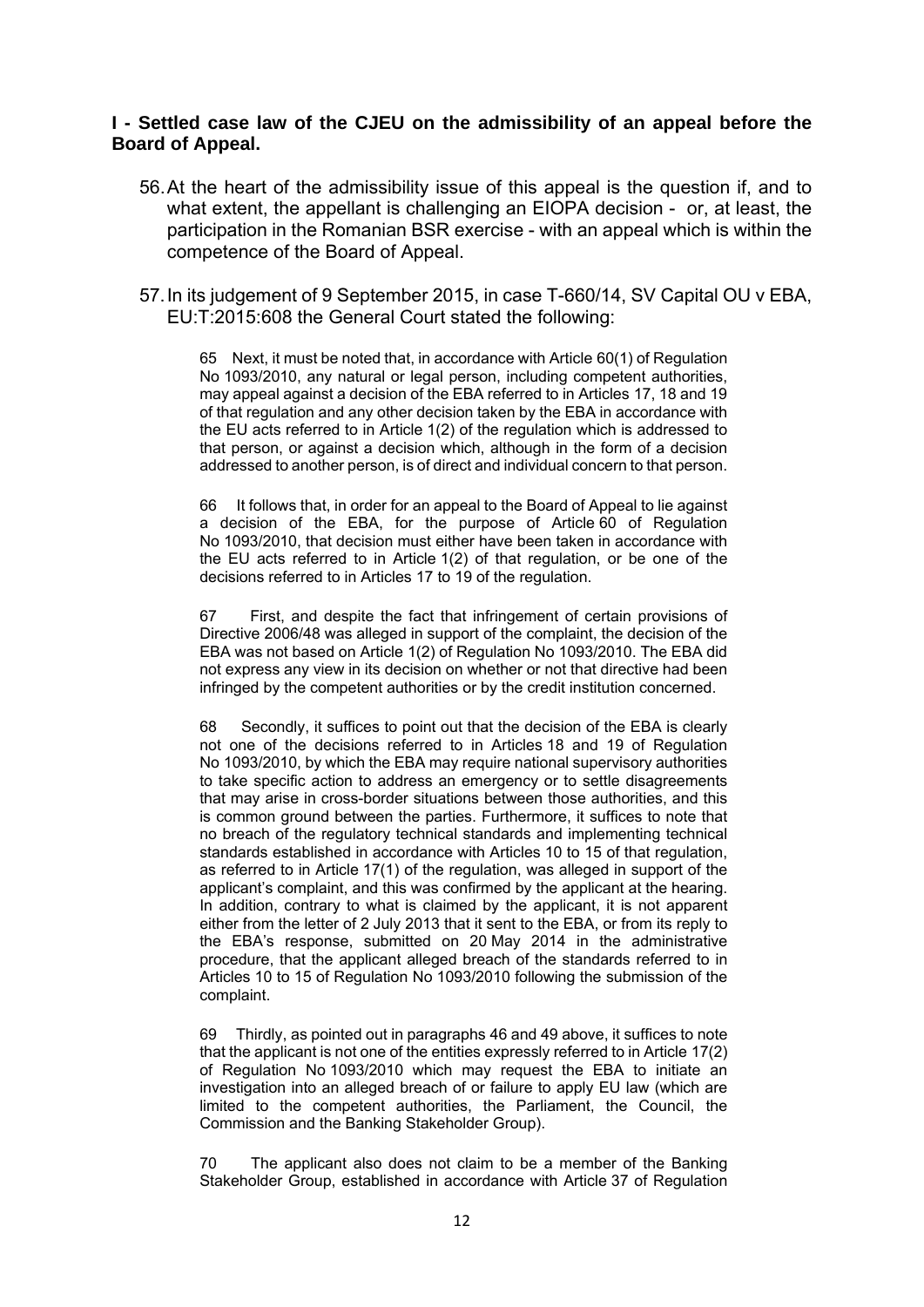No 1093/2010, to help facilitate consultation with stakeholders in areas relevant to the tasks of the EBA. In that respect, it can be seen from Article 37(2) that that group is composed of 30 members, representing in balanced proportions credit and investment institutions operating in the European Union, their employees' representatives as well as consumers, users of banking services and representatives of SMEs.

71 Fourthly, it should be noted that, except in the case of a refusal to initiate an investigation upon a request by one of the entities exhaustively listed in Article 17(2) of Regulation No 1093/2010, the recommendations made or decisions taken by the EBA pursuant to Article 17(2) to (6) of that regulation are addressed to either the competent authorities or the financial institutions concerned. Article 17(3) of that regulation provides that 'the [EBA] may … address a recommendation to the competent authority concerned setting out the action necessary to comply with Union law'. According to Article 17(4), '[w]here the competent authority has not complied with Union law … the Commission may, after having been informed by the [EBA], or on its own initiative, issue a formal opinion requiring the competent authority to take the action necessary to comply with Union law'. In addition, Article 17(6) of Regulation No 1093/2010 states that 'where a competent authority does not comply with the formal opinion …, the [EBA] may … adopt an individual decision addressed to a financial institution requiring the necessary action to comply with its obligations under Union law including the cessation of any practice'.

72 It follows from the examination of the relevant provisions of Regulation No 1093/2010 that the decision of the EBA challenged before the Board of Appeal in the present case cannot be regarded as being based, having regard to its nature, on one of those provisions. Accordingly, the Board of Appeal did not have competence to decide on the appeal brought before it on the basis of Article 60(1) of Regulation No 1093/2010.

58. On appeal the CJEU, in its judgment of 14 December 2016, in case C-577/15 P, SV Capital OU v EBA, EU:C:2016:947 upheld the General Court judgment and reasoned as follows.

35 (…) as the General Court pointed out in paragraph 66 of the judgment under appeal, in order for an appeal to the Board of Appeal to lie against an EBA decision, that decision must be either one of the decisions referred to in Articles 17 to 19 of Regulation No 1093/2010 or a decision taken in accordance with the Union acts referred to in Article 1(2) thereof.

36 As the General Court was fully entitled to note in paragraphs 67 to 71 of the judgment under appeal, none of those conditions is satisfied in the present case.

37 In the first place, the EBA decision of 21 February 2014 is not based on Article 1(2) of Regulation No 1093/2010. As the General Court rightly noted in paragraph 67 of the judgment under appeal, notwithstanding the fact that infringement of certain provisions of Directive 2006/48 was alleged in support of the SV Capital's complaint, the EBA did not express any view in that decision on whether or not that directive had been infringed by the competent authorities or by the credit institution concerned.

38 In the second place, it is common ground that that decision is not one of the decisions, referred to in Articles 18 and 19 of Regulation No 1093/2010, by which the EBA may require national supervisory authorities to take specific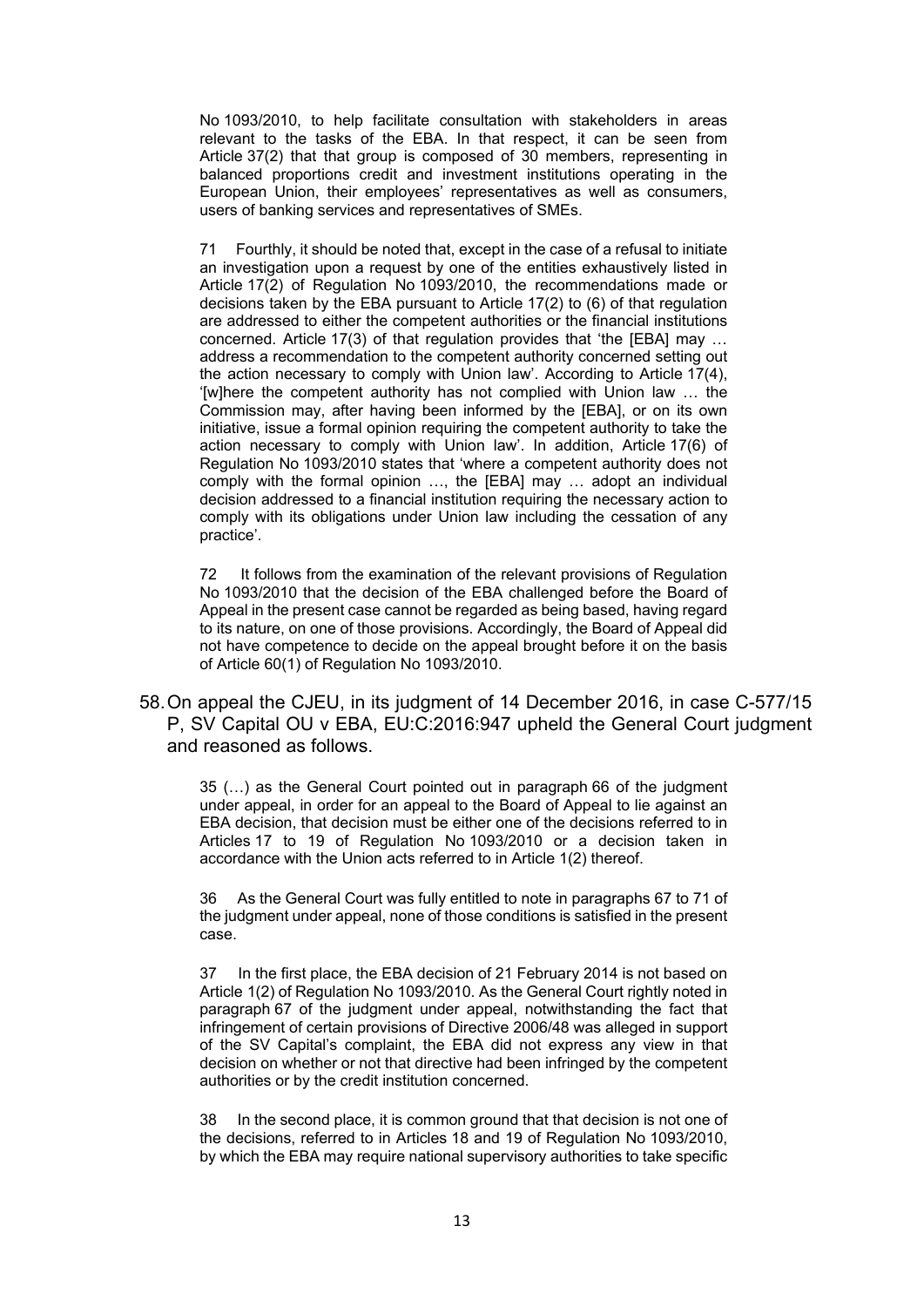action, respectively, to address an emergency or to settle disagreements that may arise in cross-border situations between those authorities.

39 In the third place, contrary to the requirements of Article 17(1) of Regulation No 1093/2010, no breach of the regulatory technical standards and implementing technical standards established in accordance with Articles 10 to 15 of that regulation was alleged in support of that complaint.

40 In the fourth place, the appellant is not one of the entities expressly referred to in Article 17(2) of Regulation No 1093/2010 which may request the EBA to initiate an investigation into an alleged breach or failure to apply EU law. In particular, the appellant does not claim to be a member of the Banking Stakeholder Group, established in accordance with Article 37 of Regulation No 1093/2010.

41 Moreover, the General Court's finding that the appellant is not one of the entities expressly referred to in Article 17(2) of Regulation No 1093/2010 is in no way altered, contrary to what the appellant seems to claim, by the fact that the EBA may initiate investigations on its own initiative.

42 Therefore, since the General Court's findings in the judgment under appeal are not vitiated by any error of law, the second ground of appeal must also be rejected.

#### **II – Whether or not the appeal is admissible in the factual and legal circumstances of the present case.**

59. Article 60 of the EIOPA Regulation is as follows:

#### *Article 60*

#### *Appeals*

*1. Any natural or legal person, including competent authorities, may appeal*  against a decision of the Authority referred to in Articles 17, 18 and 19 and *any other decision taken by the Authority in accordance with the Union acts referred to in Article 1(2) which is addressed to that person, or against a decision which, although in the form of a decision addressed to another person, is of direct and individual concern to that person.* 

*2. The appeal, together with a statement of grounds, shall be filed in writing at the Authority within three months of the date of notification of the decision to the person concerned, or, in the absence of a notification, of the day on which the Authority published its decision.* 

*The Board of Appeal shall decide upon the appeal within three months after the appeal has been lodged.* 

*3. An appeal lodged pursuant to paragraph 1 shall not have suspensive effect.* 

*However, the Board of Appeal may, if it considers that circumstances so require, suspend the application of the contested decision.* 

*4. If the appeal is admissible, the Board of Appeal shall examine whether it is well-founded. It shall invite the parties to the appeal proceedings to file observations on its own notifications or on communications from the other parties to the appeal proceedings, within specified time limits. Parties to the appeal proceedings shall be entitled to make oral representations.* 

*5. The Board of Appeal may confirm the decision taken by the competent body of the Authority, or remit the case to the competent body of the Authority.*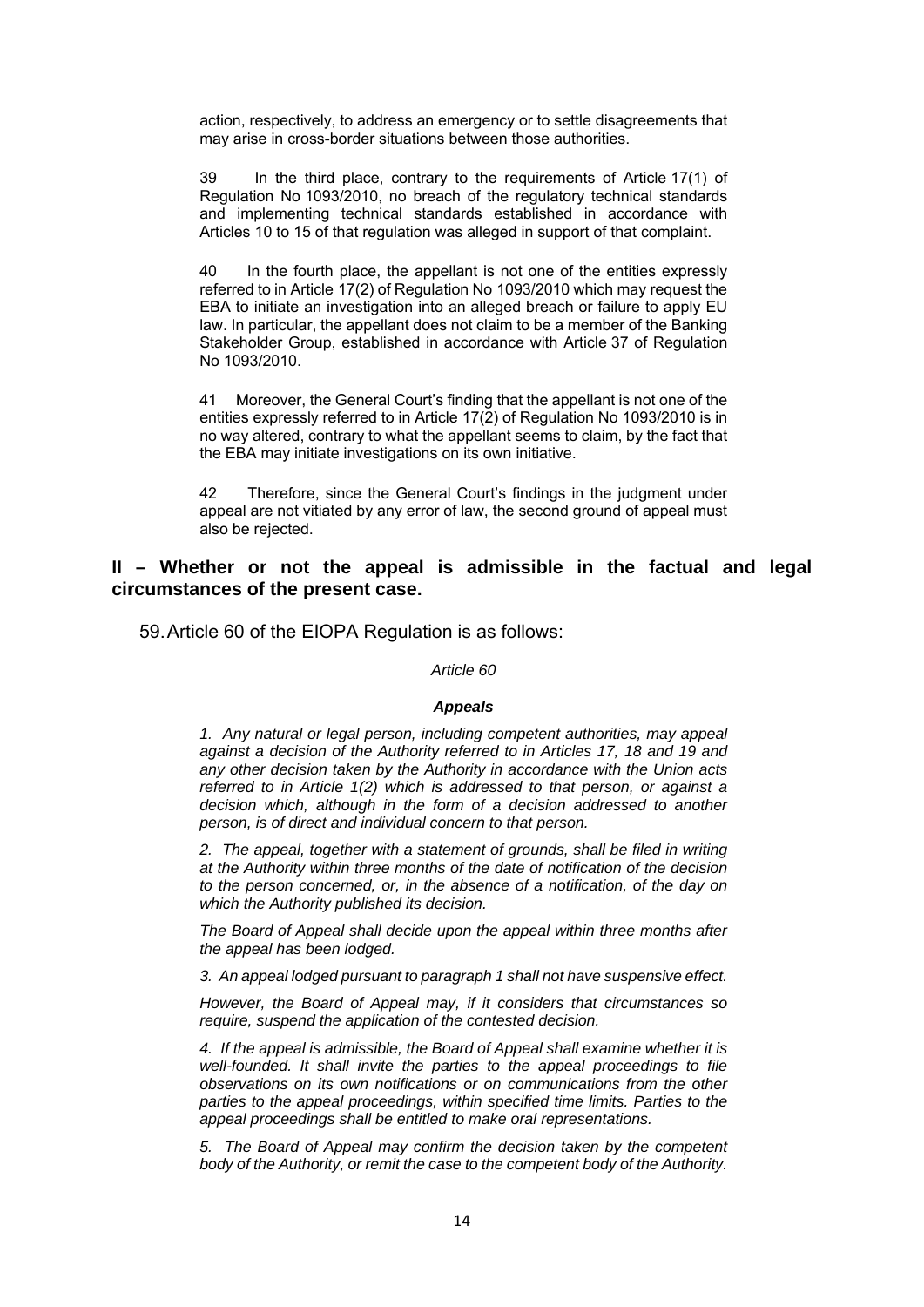*That body shall be bound by the decision of the Board of Appeal and that body shall adopt an amended decision regarding the case concerned.* 

*6. The Board of Appeal shall adopt and make public its rules of procedure.* 

*7. The decisions taken by the Board of Appeal shall be reasoned and shall be made public by the Authority.* 

- 60. In the instant case, the parties agree that the appeal does not relate to any decision adopted by EIOPA under Articles 17, 18 or 19 of the EIOPA Regulation.
- 61. The first issue to be addressed is therefore to ascertain if the participation of EIOPA in the BSR amounts to a decision and whether such a decision can be considered as based on the acts referred to in Article 1(2) of the EIOPA Regulation. Article 1(2) stipulates, in this respect, that the Authority shall act within the powers conferred by this Regulation and within the scope of Directive 2009/138/EC with the exception of Title IV thereof, of Directive 2002/87/EC, Directive (EU) 2016/97 and Directive (EU) 2016/2341 of the European Parliament and of the Council, and, to the extent that those acts apply to insurance undertakings, reinsurance undertakings, institutions for occupational retirement provision and insurance intermediaries, within the relevant parts of Directive 2002/65/EC, including all directives, regulations, and decisions based on those acts, and of any further legally binding Union act which confers tasks on the Authority.
- 62. The Board of Appeal considers that in the instant case EIOPA did not take the initiative but accepted the ASF's invitation to cooperate in the BSR initiated by ASF and designated for this purpose two EIOPA experts to participate in the BSR exercise. Although the EIOPA engagement in the BSR implied also a decision of the EIOPA management to do so and such engagement was communicated to ASF in the Chairman's letter, this decision essentially only implies a participation in a supervisory action adopted by a national competent authority.
- 63. The Board of Appeal considers, in the first place, that in the SV Capital case the CJEU clarified that the scope of Article 60 of the ESAs Regulations must be narrowly construed and that acts of the European Supervisory Agencies, in order to be reviewable by the Board of Appeal, must amount to a decision "based on Article 1(2)". In the Board of Appeal's view the participation of EIOPA in the BSR, at the request of the national competent authority, is not a decision based on Article 1(2), if this latter provision is narrowly interpreted in line with the principle stated by the CJEU.
- 64. The Board of Appeal considers, in the second place, that, since EIOPA participation in the BSR was publicly announced with a joint statement of 19 February 2020, and was further confirmed and specified with EIOPA announcements on its website of 1 April and 2 July 2020, even if one would assume that such EIOPA participation could be challenged with an appeal under Article 60, the period prescribed by Article 60 of the EIOPA Regulation for bringing the appeal had expired by the date of the appeal (three months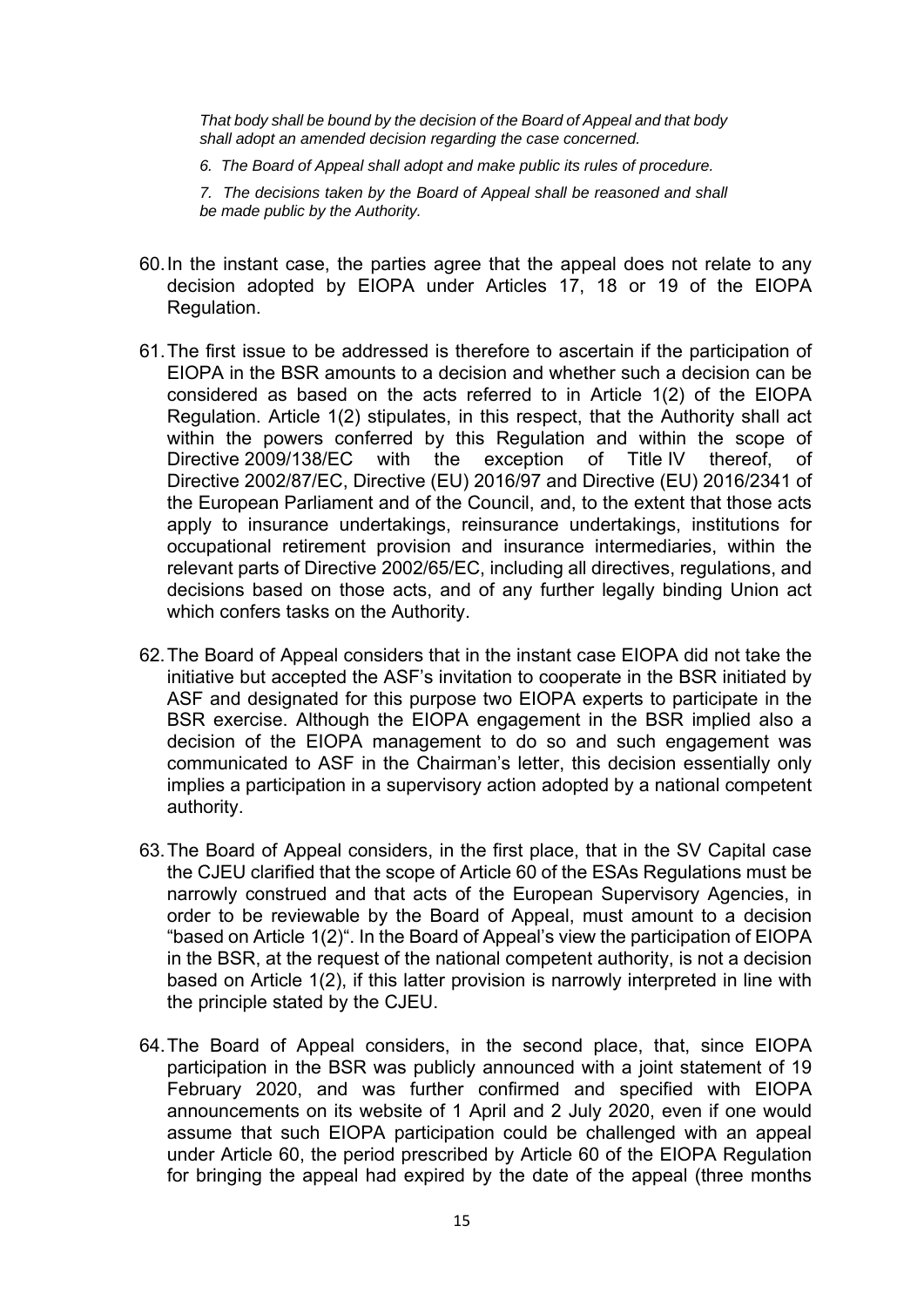from the day on which the Authority published its decision). Indeed, since the ASF decision was adopted on 11 March 2020 and was challenged by the appellant before the national court, in the Board of Appeal's view the appellant was aware of the EIOPA involvement in the BSR at the latest at the time of the EIOPA announcements on its website following the ASF decision.

- 65. Even more importantly, the Board of Appeal finds, in the third place, that EIOPA's participation in the BSR, whilst de facto possibly significant in economic or practical terms for the appellant, has no immediate effects on the legal position of the appellant and therefore does not produce legal effects in the sense required by settled case law. Indeed, contrary to the appellant's allegations, EIOPA's participation is not capable of affecting the interest of the appellant by bringing about a distinct change in its legal position or by adversely affecting its legal position (see e.g. judgement of 6 December 2007, case C-516/06 P, Commission v Ferriere Nord, ECLI:EU:C:2007:763).
- 66. According to settled case-law, the condition that the contested act must be of direct and individual concern to a natural or legal person requires the fulfilment of two cumulative criteria, namely that the contested measure must, first, directly affect the legal situation of the individual and, secondly, leave no discretion to the addressee who is entrusted with the task of implementing it, such implementation being purely automatic and resulting from EU rules alone without the application of other intermediate rules (see, inter alia, judgment of 6 November 2018, C-622/16 P to C-624/16 P, Scuola Elementare Maria Montessori v Commission, EU:C:2018:873). Neither of those two conditions is satisfied in the instant case.
- 67. As to the former, the position of the CJEU is extremely rigorous in holding that non-legal, purely economic or practical, de facto, effects of an act (as the ones which, in the instant case, could derive upon the appellant from the BSR exercise in which EIOPA is participating) cannot be taken into account when assessing the direct concern requirement (see to this effect, recently, judgment of 5 November 2019, C-663/17 P and C-669/17 P, ECB v Trasta Komercbanka and Others, EU:C:2019:323, paragraphs 109 and 112; see also judgment of 28 February 2019, C-465/16 P, Council v Growth Energy and Renewable Fuels Association, EU:C:2019:155 paragraph 81 and the case-law cited).
- 68. As to the latter, in the instant case, despite EIOPA's participation, the BSR is, and remains, an ASF Decision, a decision which has been adopted by the ASF on its own initiative and based upon ASF's assessment of its desirability in the specific market situation of the Romanian insurance sector, without the ASF being bound in any way by any binding EIOPA's recommendation or request (see to this effect judgment of 18 December 2018, C-219/17, Fininvest and Berlusconi v Banca d'Italia, EU:C:2018:1023, paragraph 46) and which the appellant has already challenged before the competent national court in a case which is still pending. Moreover, the Board of Appeal notes that, should the ASF adopt, at the end of the current BSR supervisory (stock taking and assessment) exercise concerning the overall Romanian insurance market, specific supervisory measures vis-à-vis an individual insurance undertaking, the ASF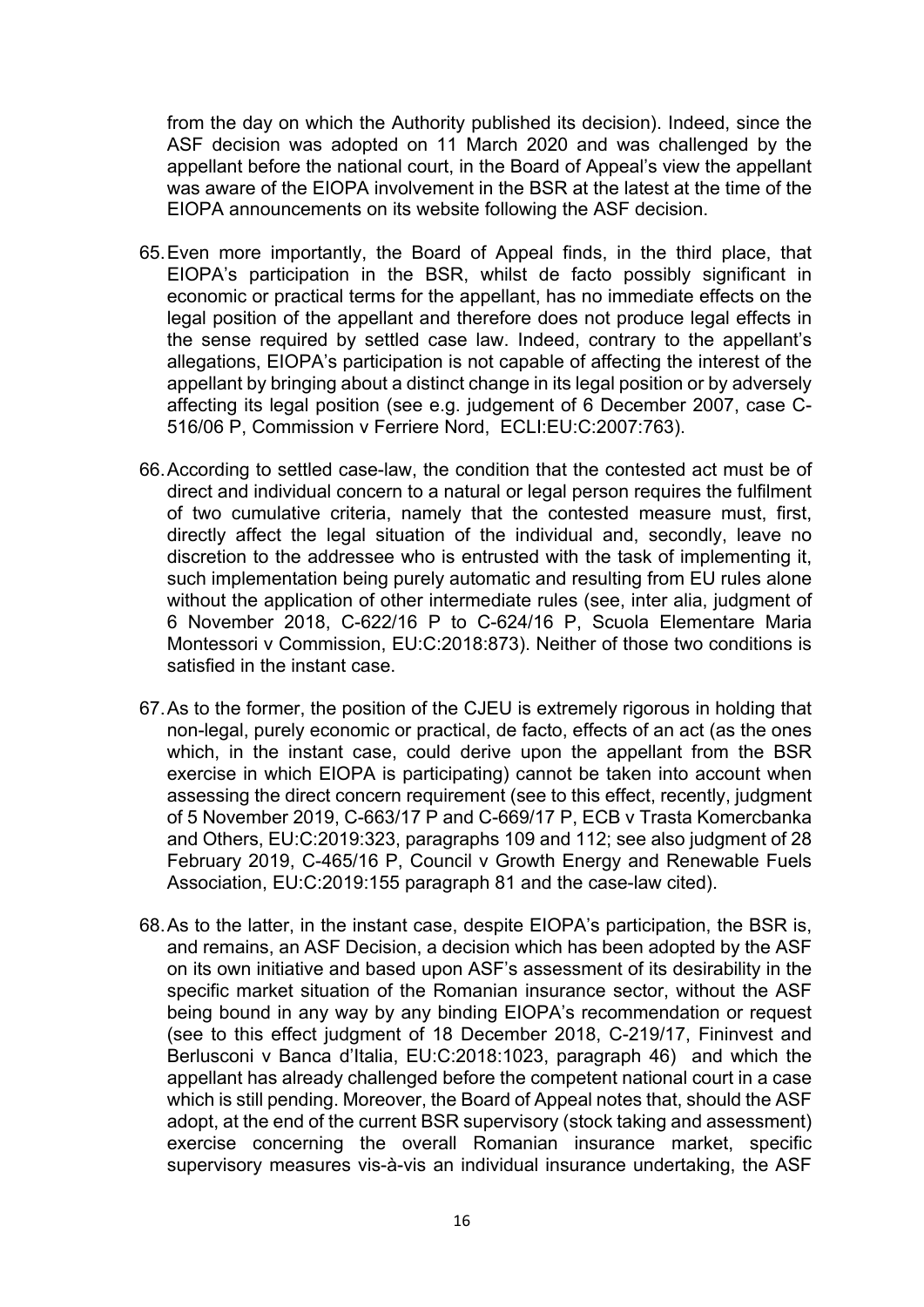decision to adopt those individual measures may be challenged by the addressee before the competent national court.

- 69. The appellant, who is not the addressee of the contested EIOPA decision to participate in the BSR, failed therefore to show that that such participation by EIOPA in the national BSR is of individual and direct concern to it.
- 70. The Board of Appeal finally notes that its finding that, for the reasons stated above, the appeal is inadmissible does not affect the right of the appellant to an effective remedy, because as the CJEU has also recently recalled in respect of a recommendation issued by the European Banking Authority under Article 17 of the EBA Regulation (judgment of 25 March 2021, C-501/18, BT v Balgarska Narodna Banka, paragraph 82) with a statement which can however be transposed by analogy, despite the different legal and factual context of the present appeal, "it follows from Article 19(3)(b) TEU and the first paragraph of Article 267(b) TFEU that the Court has jurisdiction to give preliminary rulings on the interpretation and validity of acts of the institutions of the Union without any exception (see to that effect judgments of 13 December 1989, C-322/88, Grimaldi, EU:C:1989:646, paragraph 8; of 13 June 2017, C-258/14, Floresku and Others, EU:C:2017:448, paragraph 71; of 20 February 2018, C-16/16 P, Belgium v Commission, EU:C:2018:79, paragraph 44, and of 14 May 2019, C-319/16, C-77/17 and C-78/17, M and Others, EU:C:2019:403, paragraph 71 and the case-law cited)."
- 71. It follows that, should the appellant and the national court before which the ASF Decision has been challenged (and before which the case is still pending) consider (i) that a question of validity of the EIOPA decision to participate in the BSR is relevant to the effect of the determination by the national court on the validity of the ASF Decision under the applicable national law and (ii) that EIOPA's participation to the BSR could actually be considered beyond the clear EIOPA mandate to promote supervisory convergence (and thus an ultra vires act in respect of the scope of action and powers set out in Article 1 of the EIOPA Regulation and of the tasks conferred upon EIOPA by the EIOPA Regulation), such question could be referred to the CJEU under Article 267 TFEU. Indeed, whilst the Board of Appeal, for the reasons stated above, cannot examine the merits of the appeal, the CJEU has, in principle, jurisdiction to give a preliminary ruling on a similar question, to the extent that this is considered relevant and necessary by the national judge.